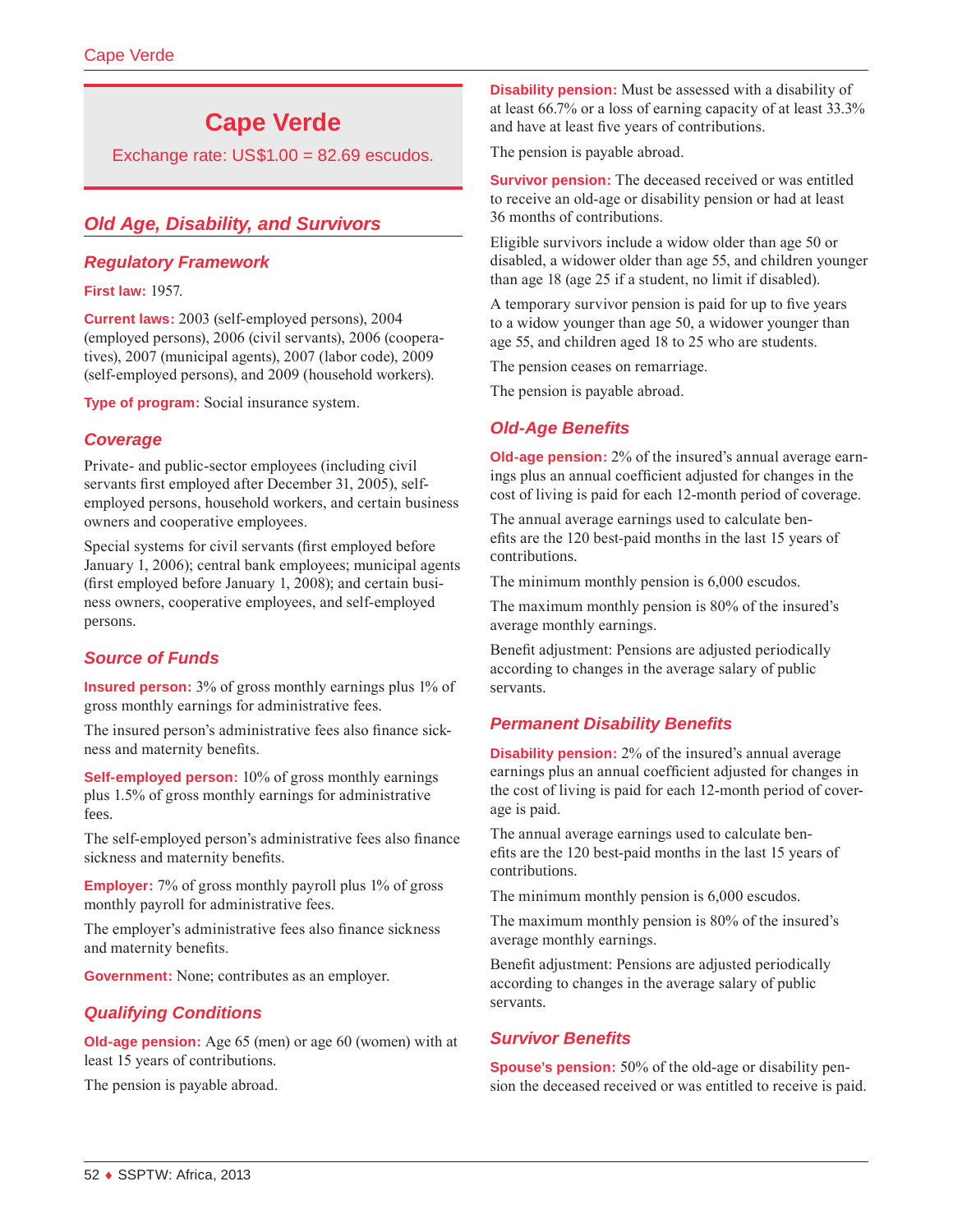**Orphan's pension:** 25% of the old-age or disability pension the deceased received or was entitled to receive is paid to each orphan; 50% to each full orphan.

All survivor benefits combined must not exceed 100% of the old-age or disability pension the deceased received or was entitled to receive.

Benefit adjustment: Pensions are adjusted periodically according to changes in the average salary of public servants.

# *Administrative Organization*

Ministry of Labor, Family, and Solidarity ([http://www.mtfs](http://www.mtfs.gov.cv) [.gov.cv\)](http://www.mtfs.gov.cv) provides general supervision.

National Social Insurance Institute (<http://www.inps.cv>) administers the program.

# *Sickness and Maternity*

#### *Regulatory Framework*

#### **First law:** 1976.

**Current laws:** 2003 (self-employed persons), 2004 (employed persons), 2006 (civil servants), 2006 (cooperatives), 2007 (municipal agents), 2007 (labor code), 2009 (self-employed persons), and 2009 (household workers).

**Type of program:** Social insurance system.

#### *Coverage*

Public- and private-sector employees, self-employed persons, and household workers.

Voluntary coverage for cash benefits for business owners and cooperative employees.

Business owners, cooperative employees, pensioners, and recipients of social insurance benefits are covered for medical benefits.

Special systems provide cash benefits for civil servants and certain business owners and cooperative employees.

## *Source of Funds*

**Insured person:** 4% of gross monthly earnings.

See also Old Age, Disability, and Survivors.

**Self-employed person:** 8% of gross monthly earnings.

See also Old Age, Disability, and Survivors.

**Employer:** 4% of gross monthly payroll.

See also Old Age, Disability, and Survivors.

**Government:** None; contributes as an employer.

#### *Qualifying Conditions*

**Cash sickness and maternity benefits:** The insured must have at least four months of contributions.

#### *Sickness and Maternity Benefits*

**Sickness benefit:** 70% of the insured's last monthly earnings or average earnings in the last four months (whichever is greater) is paid from the fourth day of the illness for up to 1,095 days. The employer pays 100% of earnings for the first three days. If the sickness lasts longer than 30 days, a medical board must evaluate the insured's health status.

**Maternity benefit:** 90% of the insured's last monthly earnings or average earnings in the last four months (whichever is greater) is paid for up to 60 days. The benefit is paid as a lump sum. (A nursing allowance is paid under Family Allowances.)

#### *Workers' Medical Benefits*

Benefits include general and specialist care, surgery, hospitalization, laboratory services, doctor's home visits, medicine, prostheses, and dental care.

The Ministry of Health provides medical care directly through public clinics and hospitals. Certain treatments not available in public clinics and hospitals are reimbursed by the National Social Insurance Institute.

Cost sharing: Insured persons pay 15%, 25%, 45%, or 50% of the cost of medicine, according to a schedule in law; pensioners pay 5%, 15%, 40%, or 45%. Medicine is free for low-income pensioners. Insured persons and pensioners pay 30% to 50% of the cost of dental care and 20%, 25%, 30%, or 40% of the cost of prostheses and appliances. Lowincome pensioners pay 15% less than insured persons and pensioners for dental care, prostheses, and appliances.

1,300 escudos (1,700 escudos for low-income pensioners) a day is paid if domestic travel is required; 2,300 escudos (3,200 for low-income pensioners) when the pensioner is accompanied by an authorized person.

2,000 escudos (3,200 escudos for low-income pensioners) a day is paid for care abroad; 3,200 escudos (5,000 escudos for low-income pensioners) when the pensioner is accompanied by an authorized person.

Low-income pensioners are persons earning less than 2.5 times the monthly minimum wage for public-sector workers.

The monthly minimum wage for public-sector workers is 15,000 escudos.

#### *Dependents' Medical Benefits*

Medical benefits for dependents are the same as those for the insured.

Eligible dependents include children up to age 18 or receiving family allowances, dependent parents, and dependent grandparents.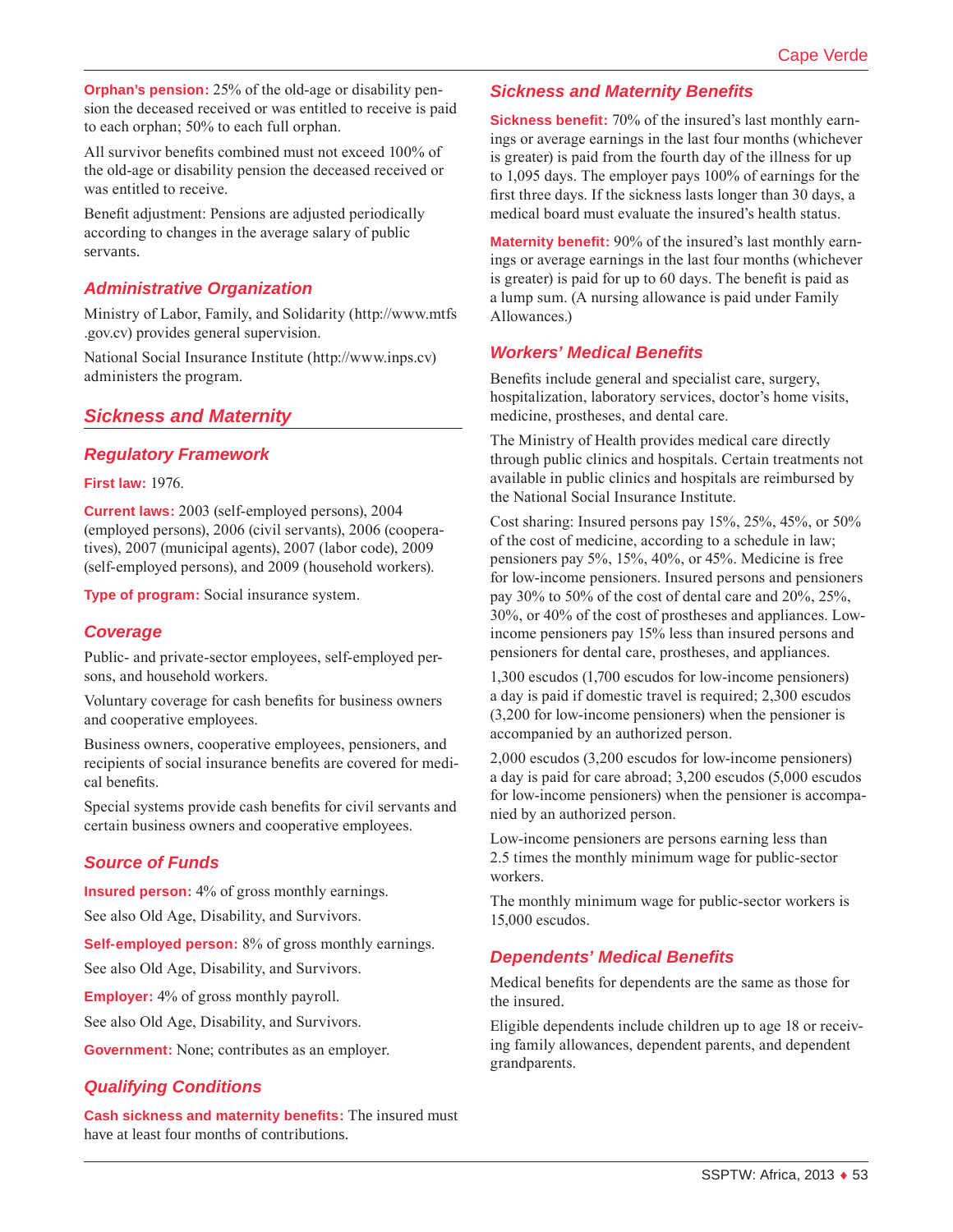# Cape Verde

#### *Administrative Organization*

Ministry of Health (<http://www.minsaude.gov.cv>) provides general supervision.

National Health Service administers the program.

National Social Insurance Institute (<http://www.inps.cv>) pays cash benefits.

# *Work Injury*

#### *Regulatory Framework*

**First law:** 1960.

**Current laws:** 1978 (compulsory insurance) and 1991 (administration).

**Type of program:** Social insurance system.

#### *Coverage*

Employed persons; tenant farmers and sharecroppers; members of cooperative enterprises; apprentices and trainees; certain categories of volunteer workers; and certain categories of self-employed persons, including family members employed by them.

Exclusions: Company managers, owners, and shareholders. Special system for civil servants.

# *Source of Funds*

**Insured person:** None.

**Self-employed person:** 6% of covered monthly earnings.

The maximum daily earnings used to calculate contributions are 300 escudos.

**Employer:** 2% of covered monthly payroll for salaried employees or 6% of covered monthly payroll for all other workers is paid; for household workers, 50 escudos a month (full time) or 30 escudos a month (part time) is paid.

The maximum daily earnings used to calculate contributions are 300 escudos.

**Government:** None.

## *Qualifying Conditions*

**Work injury benefits:** There is no qualifying period. Accidents that occur while commuting to and from work are covered.

## *Temporary Disability Benefits*

If the insured is assessed with a total disability, 40% of the insured's earnings on the day the injury occurred (40% of average earnings in the last six months if those earnings differ from the insured's normal earnings) is paid for the first 14 days; thereafter, 70%. For hospitalization, the benefit is 40% of the insured's earnings; 70% with dependents. The benefit is paid for up to 1,095 days.

The maximum daily earnings used to calculate benefits are 300 escudos.

Partial disability: 25% of the insured's earnings on the day the injury occurred is paid (40% of average earnings in the last six months if those earnings differ from the insured's normal earnings).

#### *Permanent Disability Benefits*

**Permanent disability pension:** If the insured is assessed with a total (100%) disability, 70% of the insured's earnings on the day the injury occurred is paid from the day after the disability began (70% of average earnings in the last six months if those earnings differ from the insured's normal earnings). The employer pays the insured's earnings for the day of the work injury.

The maximum daily earnings used to calculate benefits are 300 escudos.

Constant-attendance supplement: If the insured requires the constant attendance of others to perform daily functions, 30% of the insured's earnings is paid.

Partial disability: If the assessed degree of disability is 10% to 99%, a percentage of the full disability pension is paid according to the assessed degree of disability.

The degree of disability is assessed according to a schedule in law.

The insured may be required to undergo medical examinations every six months during the first two years; thereafter, every year.

Benefit adjustment: Benefits are adjusted for changes in the cost of living, depending on the financial resources of the system.

#### *Workers' Medical Benefits*

Benefits include medical treatment, surgery, hospitalization, prostheses, appliances, and transportation.

#### *Survivor Benefits*

**Spouse's pension:** 30% of the deceased's earnings on the day the injury occurred (30% of the deceased's average earnings in the last six months if those earnings differ from normal earnings) is paid.

Eligible survivors include a dependent widow, a dependent widower older than age 64 or disabled, and a divorced spouse receiving alimony. If there is more than one eligible divorced spouse, the pension is split equally.

The maximum daily earnings used to calculate benefits are 300 escudos.

The pension ceases if the widow(er) remarries or cohabits.

Remarriage allowance: A lump sum of one year of the pension is paid.